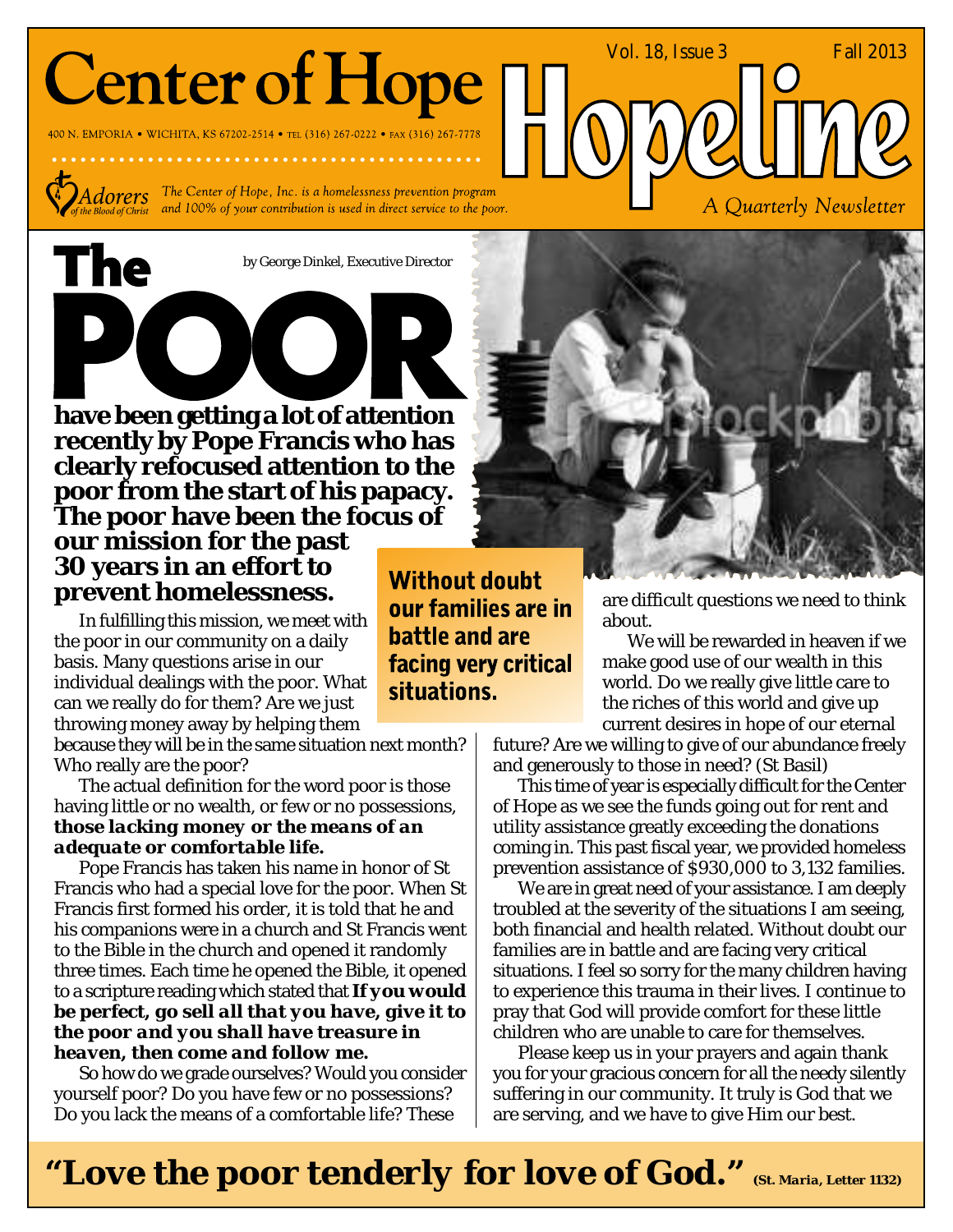**COH Board of Directors:** Chair: Johnnie Bell Vice-Chair: Jerry Johnston Secretary: Sr. Renee Kirmer, ASC Treasurer: John Weir

**Board Members:** Gary Bartak Larry Damm Daniel Giroux Gloria Hegge Sr. Maria Hughes, ASC J.T. Klaus Sharon Monroe Christopher Magana Susan Pool Sr. Charlotte Rohrbach, ASC Sally Simon Collin Stieben Curtis Warren

**CENTER OF HOPE, INC.** *sponsored by the Adorers of the Blood of Christ*

> **Executive Director** George Dinkel

**Staff:** Sr. Jeannine Bahr, ASC Sr. Becky Balthazor, ASC Marsha Flora Sr. Deborah Schovanec

**Volunteers: ASC Associates**

Maralene Balthazor Mary Benefield Patricia Bergman Karen Carney Kay Carroll Mary Corrigan Jim Dale Peggy Duick Rebecca Elpers Martha Flaherty Donna Harris Barb Helm-Powell Kyle Jacobs Frank Kastor Jan Kirby Valle Lang Donna Larson Rachel Lewis Barb Mahoney Barbara Mohney Dan McCarty Carol Meyer Mary Meyer Prairie Land Food Volunteers Sr. Tarcisia Roths, ASC Mary Santiago Treva Schaffer Sally Simon Cathy Strecker Tax Volunteers Sr Jeannette Trimmell Anne Uhler Mary Jobe Waddill Rosemary Wells Carolyn Winn Mary Lou Wohler Patricia Yates

**Center of Hope Recognition Gifts**

### **MEMORIALS**

Virginia Cox Sr. Stella Rosenhamer, ASC Dr. Erach Talaty

### **HONORARIUMS**

Sr. Betty Adams ASC 50th Anniversary Fr. Brian Dinkel Charles & Dolores Crum Paul Eck Birthday

Msgr. John Gilsenan Birthday Dr. Randy Oehmke Sr. Therese Wetta, ASC 50th Anniversary Fr. Ken Van Haverbeke

# **Families We** Have Served

**Some of our clients face so many challenges that it seems prayer is the most important help we can give. Please pray for these clients, their families and the thousands of others we assist throughout the year.**

L, 26, a mom who has a 3-year-old son, is T, a 42-year-old woman lives alone. T hoping to return to work after having back recently had emergency surgery to repair surgery. Her only income this past month an artery that was damaged in a heart was \$83.

S, a 47-year-old father and his 9-year-old daughter were homeless. S recently obtained a job and just moved into an apartment.

J, is a 33-year-old man who lives with his wife. J is in the hospital with Lichen Planus disease and is unable to work at this time. He has a good job, but unless this condition can be treated, he will not be able to return to work

M, 47, lives alone. M just had a knee replacement operation and struggled to come into our office. She was in critical danger of being evicted as she lost her job after having the surgery.

C, a 21-year-old, has a 2-year-old daughter. C had a miscarriage the 5th of last month and lost her job the 25th of that month. Her only income was \$210 during that time. The father of the child has been helping, but was not able to that month.

procedure being performed intravenously. She will be out of work for awhile and currently has no income.

E, is 36 and the mother of three young children. Her husband was deported and she is trying to survive on \$359 SRS TAF Assistance per month.

J, 35, lives with her husband. J recently had a kidney transplant and is still in the hospital in Kansas City due to complications. Her husband has missed a lot of work and is getting behind in their bills.

J is a 38-year-old man who lives with his wife and two children. J contacted infection on the brain and has had four surgeries. He is waiting to be released to return to work. They currently have no income.

C, 28, lives with his wife and four children. C missed work when his infant daughter was hospitalized because of seizures. When he returned to work, he was fired.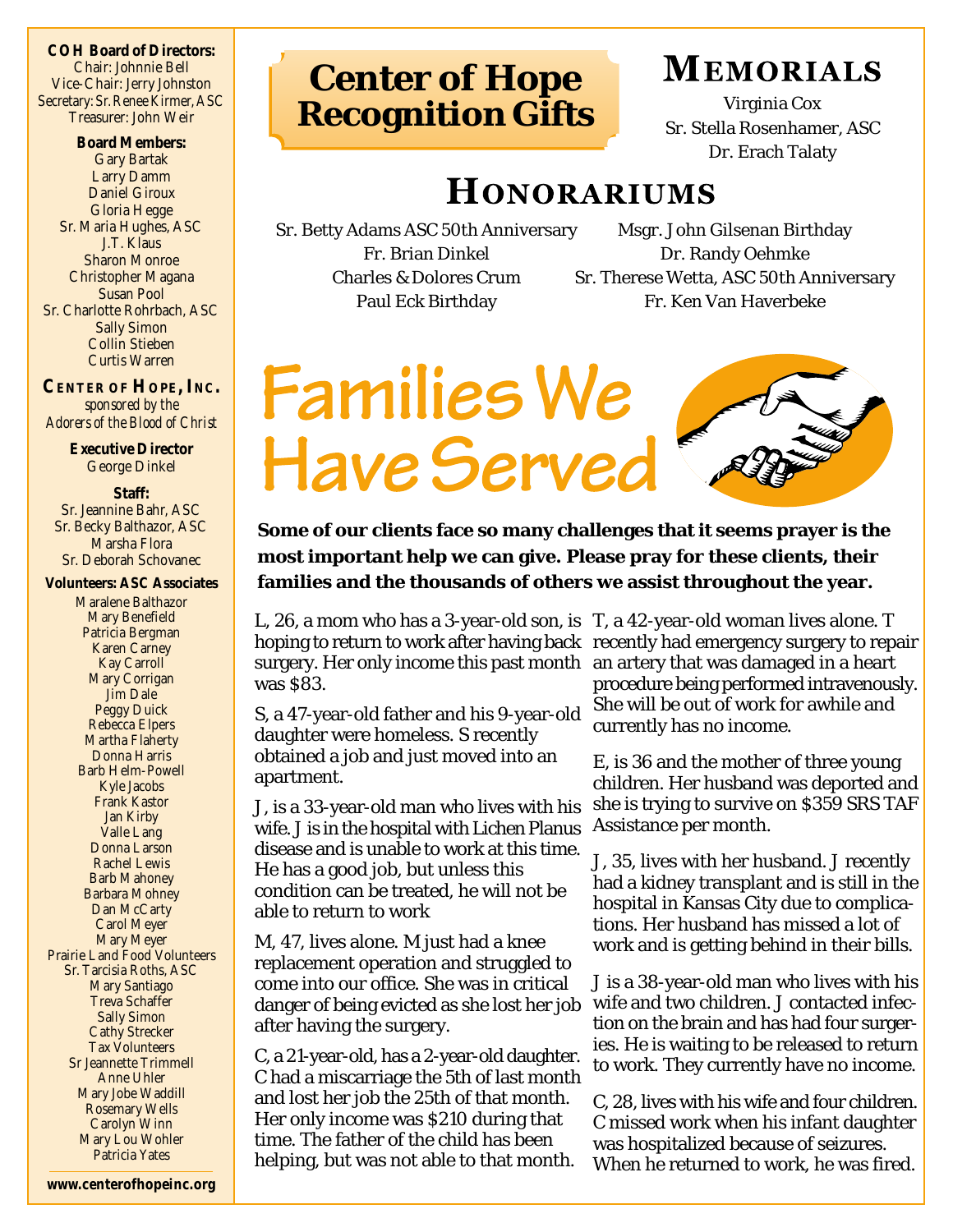## **Minimum Wage & The Reality for Many COH Clients**

ing minimum wage. Most employees of fast food restaurants and retailers, among CFO really includes two full time jobs to various businesses, only make minimum wage or a little better.

A national restaurant chain recently developed a financial management pro-

demonstrate that it is possible to live on the minimum wage salary that they pay. So far that effort has met with remarks like: "They can't be serious!" or "Why doesn't the CEO try living on that salary."

The person or committee that came up with this sample budget seems not to be in touch with reality and most likely has not had any experience with the challenges of many Center of Hope clients who do have to make it on their low-wage salaries.

This is of interest since so many clients who seek Center of Hope assistance work for low wages. An article in The Eagle (Jan. 5, 2013), carried a story about a Wichita mother of two, ages 5 and 10, who completed a job training program through the Kansas Department of Children and

Families. This program is meant to help find this amount of work, would be impeople climb out of poverty.

She was placed at a McDonald's restaurant where she makes \$7.40 an hour and works 20 hours a week. That's gross pay of \$592 a month and an estimated net pay of \$540 with taxes taken out. So, Looking at the numbers above: it's interesting to take a look at the monthly budget she might develop. Part of the counseling COH provides to clients is budgeting, but you will see that developing a realistic budget is no easy matter. Clients often have to depend upon help from family or friends or social service programs.

Comparing the sample budget against what this working mother's expenses might be, we find that minimum wage doesn't really provide a living wage, particularly when working only part time. Many low-wage jobs are only for part

There's been a lot of debate about rais- time work so no benefits have to be paid.  $\;$  al property tax and car tag. She'd need to gram, including a sample budget, to ing 90 hours a week, even if they could The sample budget prepared by the account for 90 hours of work per week. This is again unrealistic as most of those seeking our assistance represent single parent households with children, so work-

include food, water, clothing, child care, school expenses and dental/medical/drug expenses. (Strange that the sample budget didn't include these most basic needs)

Her salary would not make her eligible for a home loan, so she would have to rent an apartment and her utilities would

utility bills.

make it worthwhile.

depend upon the condition of her rental property. Many clients live in apartments or homes with no insulation, broken windows and leaking plumbing which are just a few of the reasons they have high

For our mother of two, a second job might do nothing more than add so many expenses that she could hardly

Even working part time, she earns just barely enough to make her ineligible for Medicaid so she and her children would have no access to medical care and be forced to depend upon their own resources. It also makes her ineligible for child care assistance and other programs that she could access were she unemployed. An accident or

| <b>Sample</b><br><b>Budgets</b> | Prepared by CFO<br>of a National<br><b>Restaurant Chain</b> | Prepared by<br>Center of<br>Hope | <b>Actual Budget</b><br>of Typical COH<br><b>Client</b> |
|---------------------------------|-------------------------------------------------------------|----------------------------------|---------------------------------------------------------|
| Job 1                           | 1105                                                        | 1105                             | 540                                                     |
| Job <sub>2</sub>                | 955                                                         | 955                              | O                                                       |
| <b>Total Income</b>             | 2060                                                        | 2060                             | 540                                                     |
| <b>Savings</b>                  | 100                                                         | O                                | O                                                       |
| Mortgage/Rent                   | 600                                                         | 600                              | 350                                                     |
| <b>Car Payment</b>              | 150                                                         | 300                              | 0                                                       |
| Car/Home Ins.                   | 100                                                         | 100                              | 0                                                       |
| <b>Health Insurance</b>         | 20                                                          | 200                              | O                                                       |
| <b>Heating</b>                  | O                                                           | 50                               | 50                                                      |
| <b>Cable/Phone</b>              | 100                                                         | 100                              | 50                                                      |
| <b>Electric</b>                 | 90                                                          | 90                               | 90                                                      |
| <b>Other</b>                    | 100                                                         | Ω                                | 0                                                       |
| <b>Spending money</b>           | 800                                                         | 20                               | 0                                                       |
| Food                            | 0                                                           | 400                              | O                                                       |
| <b>Gasoline</b>                 | O                                                           | 160                              | 0                                                       |
| Water                           | Ω                                                           | 40                               | O                                                       |
| <b>Total Expenses</b>           | 2060                                                        | 2060                             | 540                                                     |

possible on a long term basis due to the needs of the children. The Actual Budget of a typical COH Client provided below includes only the one job since that is the position most of our clients are in.

maintenance plus the car payment in her serve them, are so thankful for your genbudget and car insurance plus the person- erous support. *Even if our client could work 40 hours a week at her low-wage job, she would barely scrape by.* She might be able to afford a junker of a car, but would need to include gas and car

serious illness might bring this family to the brink of homeless. This is what COH sees daily.

So, if you were our single mother of two, could you live on a part time, lowwage job?

Without the help of family and friends, many people with low-wage jobs depend on agencies like Center of Hope. These are people who work hard but just don't make enough money to cover basic expenses when an emergency crops up. That's why they, and we at COH who

*"I encourage you to continue doing the good you have begun in the vineyard of Jesus Christ. I commend all to you, especially the poor". (St. Maria, Letter 244)*